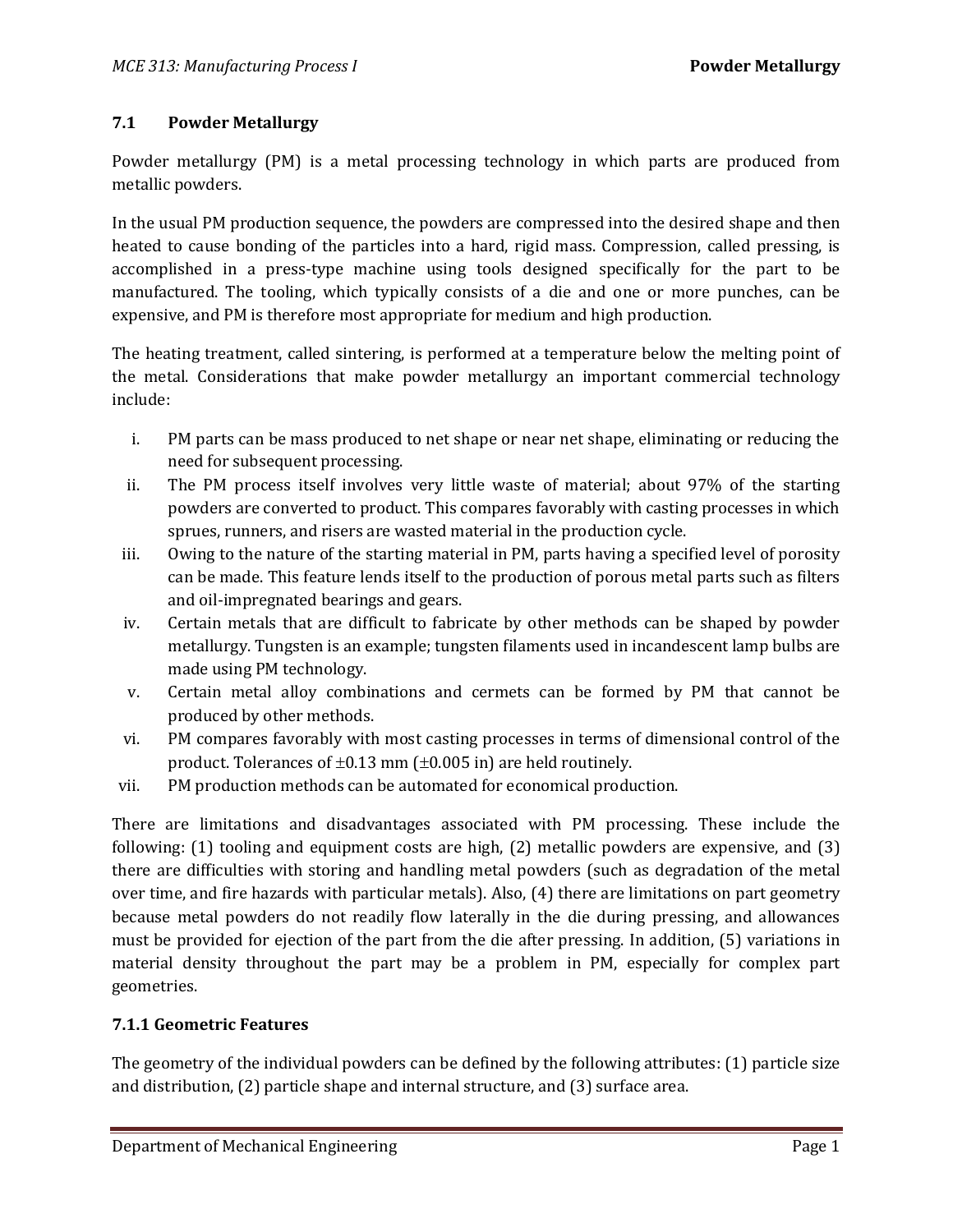#### **7.2 Production of Metallic Powders**

In general, producers of metallic powders are not the same companies as those that make PM parts. The powder producers are the suppliers; the plants that manufacture components out of powder metals are the customers. Virtually any metal can be made into powder form. There are three principal methods by which metallic powders are commercially produced, each of which involves energy input to increase the surface area of the metal. The methods are (1) atomization, (2) chemical, and (3) electrolytic. In addition, mechanical methods are occasionally used to reduce powder sizes; however, these methods are much more commonly associated with ceramic powder production.

### **7.2.1 Atomization**

This method involves the conversion of molten metal into a spray of droplets that solidify into powders. It is the most versatile and popular method for producing metal powders today, applicable to almost all metals, alloys as well as pure metals. There are multiple ways of creating the molten metal spray, several of which are illustrated in Figure 7.1. Two of the methods shown are based on gas atomization, in which a high velocity gas stream (air or inert gas) is utilized to atomize the liquid metal. In Figure 7.1(a), the gas flows through an expansion nozzle, siphoning molten metal from the melt below and spraying it into a container. The droplets solidify into powder form. In a closely related method shown in Figure 7.1(b),molten metal flows by gravity through a nozzle and is immediately atomized by air jets. The resulting metal powders, which tend to be spherical, are collected in a chamber below.

The approach shown in Figure 7.1(c) is similar to (b), except that a high-velocity water stream is used instead of air. This is known as water atomization and is the most common of the atomization methods, particularly suited to metals that melt below 1600°C (2900°F). Cooling is more rapid, and the resulting powder shape is irregular rather than spherical. The disadvantage of using water is oxidation on the particle surface.

A recent innovation involves the use of synthetic oil rather than water to reduce oxidation. In both air and water atomization processes, particle size is controlled largely by the velocity of the fluid stream; particle size is inversely related to velocity.

Several methods are based on centrifugal atomization. In one approach, the rotating disk method shown in Figure 7.1(d), the liquid metal stream pours onto a rapidly rotating disk that sprays the metal in all directions to produce powders.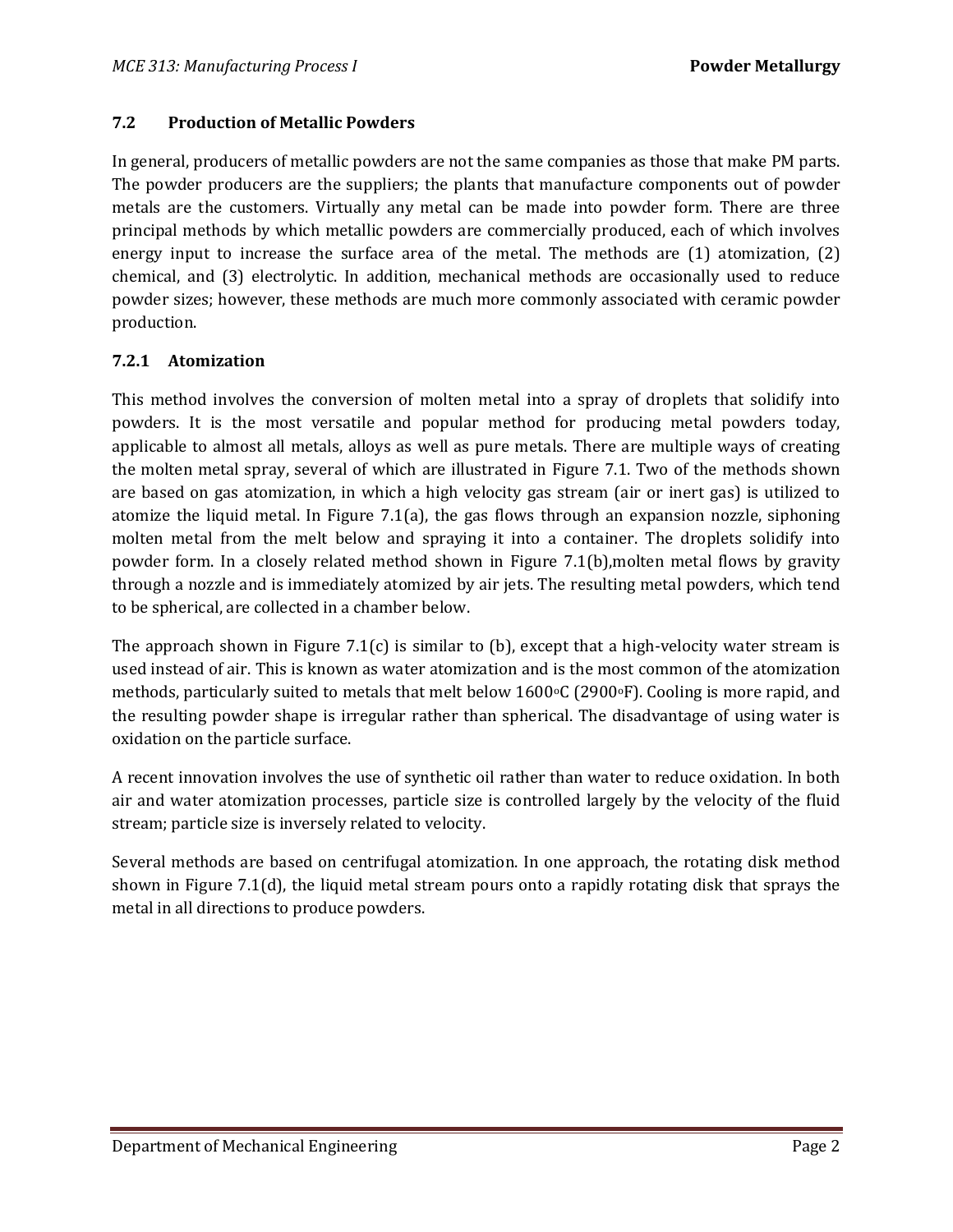

**FIGURE 7.1:** Several atomization methods for producing metallic powders: (a) and (b) two gas atomization methods; (c) water atomization; and (d) centrifugal atomization by the rotating disk method.

#### **7.2.2 Other Production Methods**

Other metal powder production methods include various chemical reduction processes, precipitation methods, and electrolysis.

**Chemical reduction** includes a variety of chemical reactions by which metallic compounds are reduced to elemental metal powders. A common process involves liberation of metals from their oxides by use of reducing agents such as hydrogen or carbon monoxide.

The reducing agent is made to combine with the oxygen in the compound to free the metallic element. This approach is used to produce powders of iron, tungsten, and copper.

Another chemical process for iron powders involves the decomposition of iron pentacarbonyl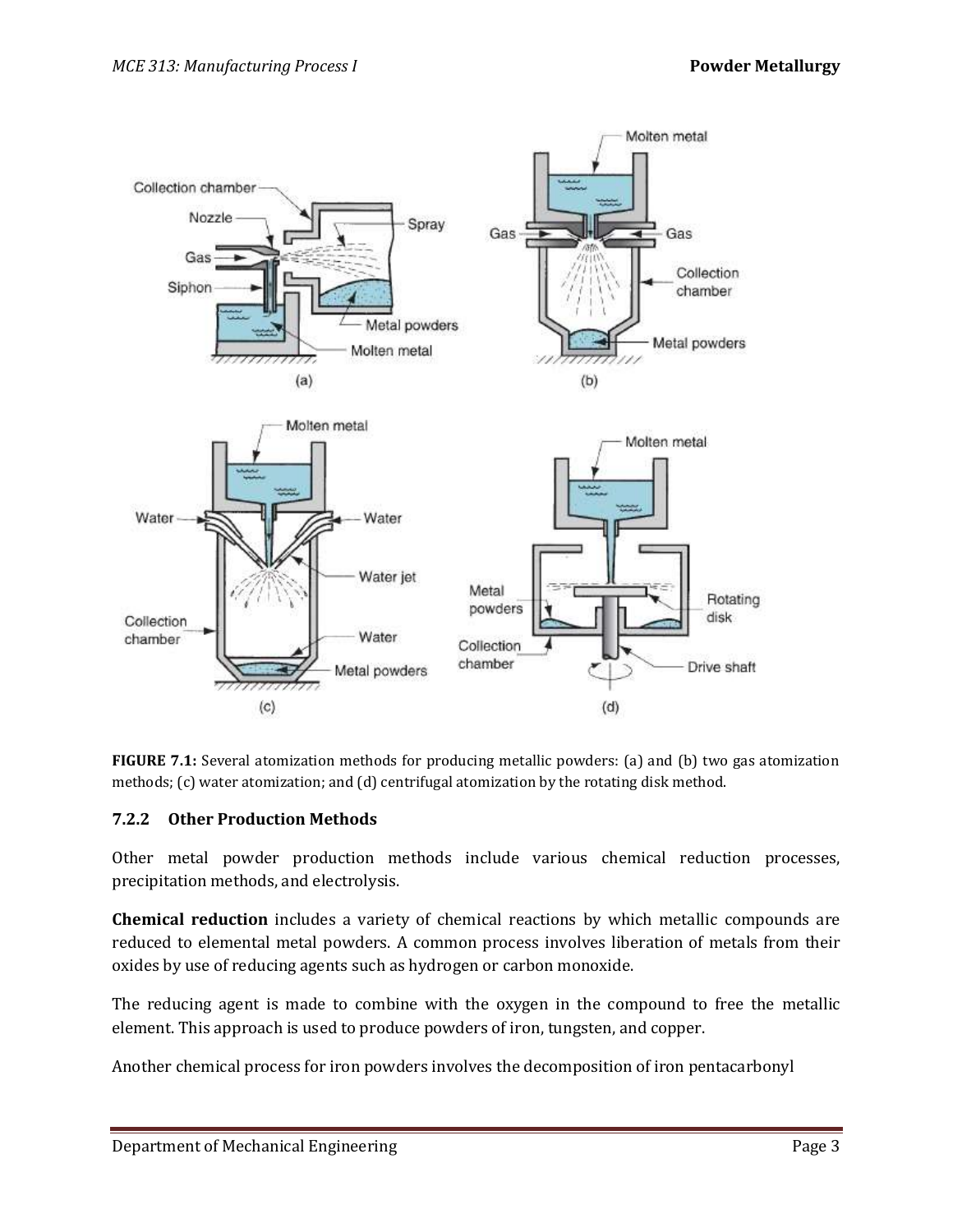(Fe(Co)5) to produce spherical particles of high purity. Powders produced by this method are illustrated in the photomicrograph of Figure 7.2. Other chemical processes include precipitation of metallic elements from salts dissolved in water. Powders of copper, nickel, and cobalt can be produced by this approach.

**In electrolysis,** an electrolytic cell is set up in which the source of the desired metal is the anode. The anode is slowly dissolved under an applied voltage, transported through the electrolyte, and deposited on the cathode. The deposit is removed, washed, and dried to yield a metallic powder of very high purity. The technique is used for producing powders of beryllium, copper, iron, silver, tantalum, and titanium.



FIGURE 7.2: Iron powders produced by decomposition of iron pentacarbonyl

# **7.3 Conventional Pressing and Sintering**

After the metallic powders have been produced, the conventional PM sequence consists of three steps:

(1) blending and mixing of the powders;

(2) compaction, in which the powders are pressed into the desired part shape; and

(3) sintering, which involves heating to a temperature below the melting point to cause solid-state bonding of the particles and strengthening of the part. The three steps, sometimes referred to as primary operations in PM, are portrayed in Figure 7.3. In addition, secondary operations are sometimes performed to improve dimensional accuracy, increase density, and for other reasons.

# **7.3.1 Blending and Mixing of the Powders**

To achieve successful results in compaction and sintering, the metallic powders must be thoroughly homogenized beforehand. The terms blending and mixing are both used in this context. Blending refers to when powders of the same chemical composition but possibly different particle sizes are intermingled.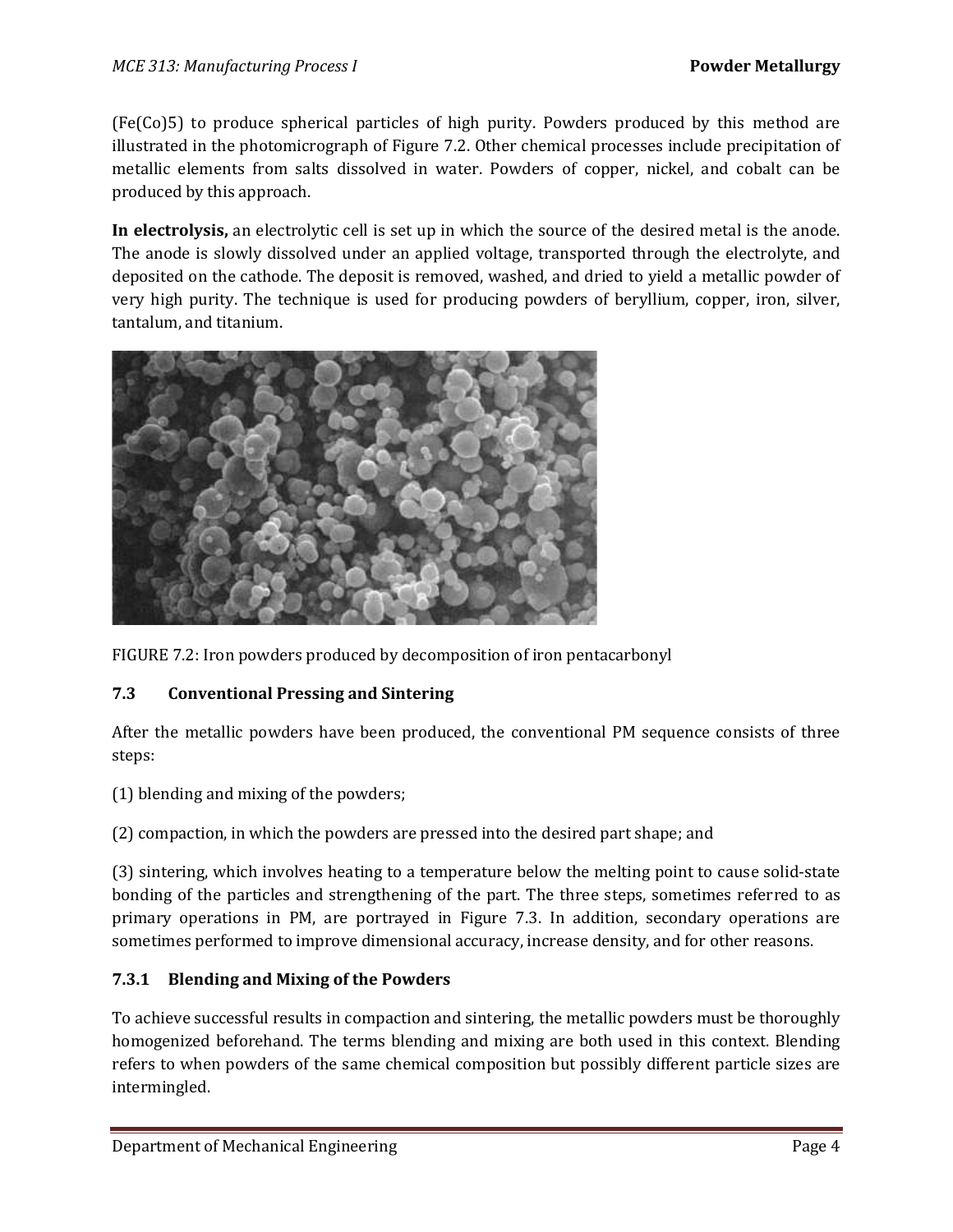Blending and mixing are accomplished by mechanical means. Four alternatives are illustrated in Figure 7.3: (a) rotation in a drum; (b) rotation in a double-cone container; (c) agitation in a screw mixer; and (d) stirring in a blade mixer. There is more science to these devices than one would suspect. Best results seem to occur when the container is between 20% and 40% full. The containers are usually designed with internal baffles or other ways of preventing free-fall during blending of powders of different sizes, because variations in settling rates between sizes result in segregation—just the opposite of what is wanted in blending. Vibration of the powder is undesirable, because it also causes segregation.

Other ingredients are usually added to the metallic powders during the blending and/or mixing step. These additives include (1) lubricants, such as stearates of zinc and aluminum, in small amounts to reduce friction between particles and at the die wall during compaction; (2) binders, which are required in some cases to achieve adequate strength in the pressed but unsintered parts; and (3) deflocculants, which inhibit agglomeration of powders for better flow characteristics during subsequent processing.



FIGURE 7.3: Several blending and mixing devices: (a) rotating drum, (b) rotating double-cone, (c) screw mixer, and (d) blade mixer.

# **7.3.2 Compaction**

In compaction, high pressure is applied to the powders to form them into the required shape. The conventional compaction method is pressing, in which opposing punches squeeze the powders contained in a die. The steps in the pressing cycle are shown in Figure 7.4. The workpart after pressing is called a green compact, the word green meaning not yet fully processed. As a result of pressing, the density of the part, called the green density, is much greater than the starting bulk density. The green strength of the part when pressed is adequate for handling but far less than that achieved after sintering.

The applied pressure in compaction results initially in repacking of the powders into a more efficient arrangement, eliminating ''bridges'' formed during filling, reducing pore space, and increasing the number of contacting points between particles. As pressure increases, the particles are plastically deformed, causing inter-particle contact area to increase and additional particles to make contact.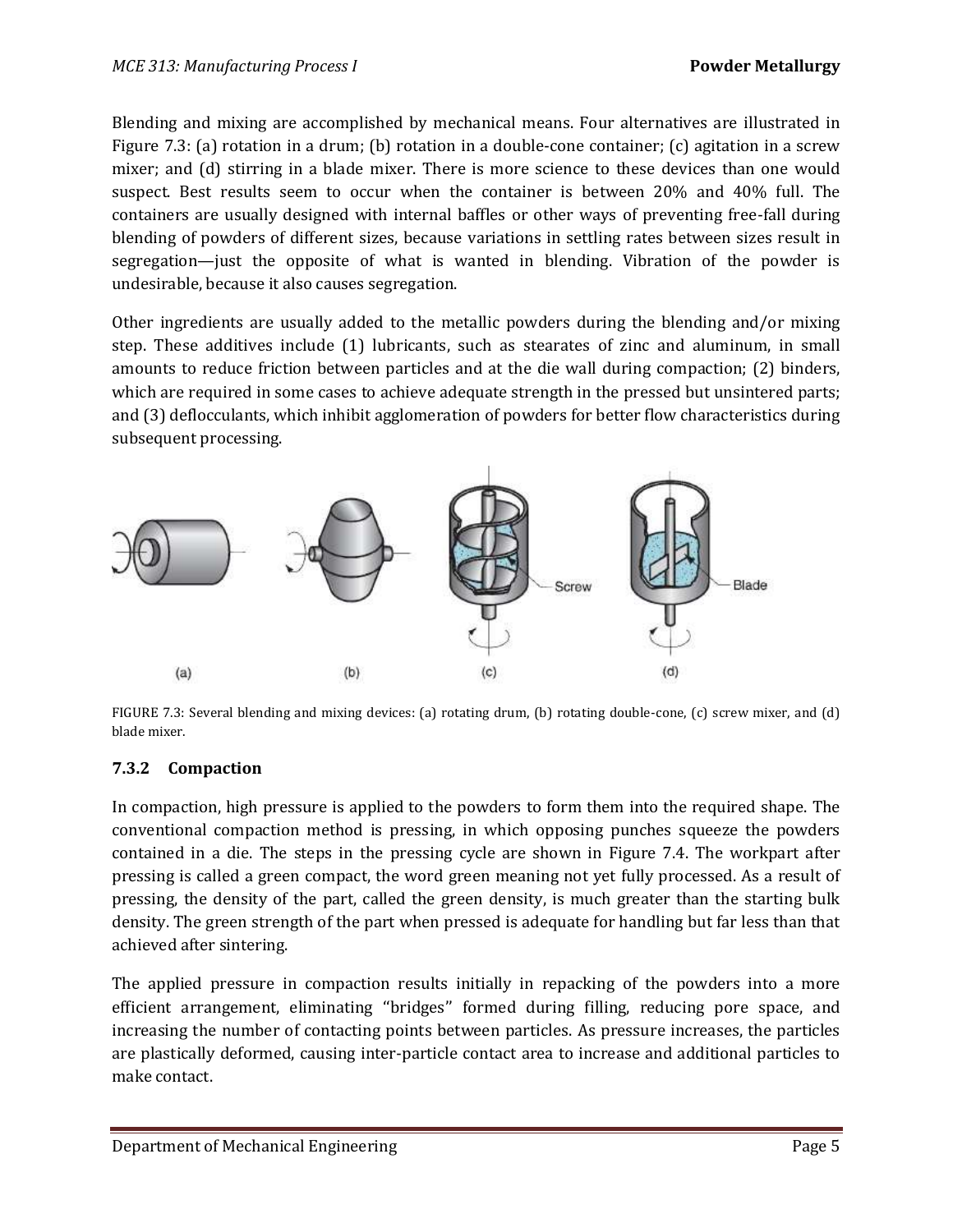

FIGURE 7.4: Pressing, the conventional method of compacting metal powders in PM: (1) filling the die cavity with powder, done by automatic feed in production, (2) initial, and (3) final positions of upper and lower punches during compaction, and (4) ejection of part.

Presses used in conventional PM compaction are mechanical, hydraulic, or a combination of the two. Because of differences in part complexity and associated pressing requirements, presses can be distinguished as (1) pressing from one direction, referred to as single-action presses; or (2) pressing from two directions, any of several types including opposed ram, double-action, and multiple action. Current available press technology can provide up to 10 separate action controls to produce parts of significant geometric complexity. The capacity of a press for PM production is generally given in tons or kN or MN.

The required force for pressing depends on the projected area of the PM part (area in the horizontal plane for a vertical press) multiplied by the pressure needed to compact the given metal powders. Reducing this to equation form

 $F = A_p p_c$ 

where F = required force, N (lb);  $A_p$  = projected area of the part, mm<sup>2</sup> (in<sup>2</sup>); and  $p_c$  = compaction pressure required for the given powder material, MPa (lb/in2). Compaction pressures typically range from 70 MPa (10,000 lb/in2) for aluminum powders to 700 MPa (100,000 lb/in2) for iron and steel powders.

# **7.3.3 Sintering**

After pressing, the green compact lacks strength and hardness; it is easily crumbled under low stresses. *Sinterin*g is a heat treatment operation performed on the compact to bond its metallic particles, thereby increasing strength and hardness. The treatment is usually carried out at temperatures between 0.7 and 0.9 of the metal's melting point (absolute scale). The terms solid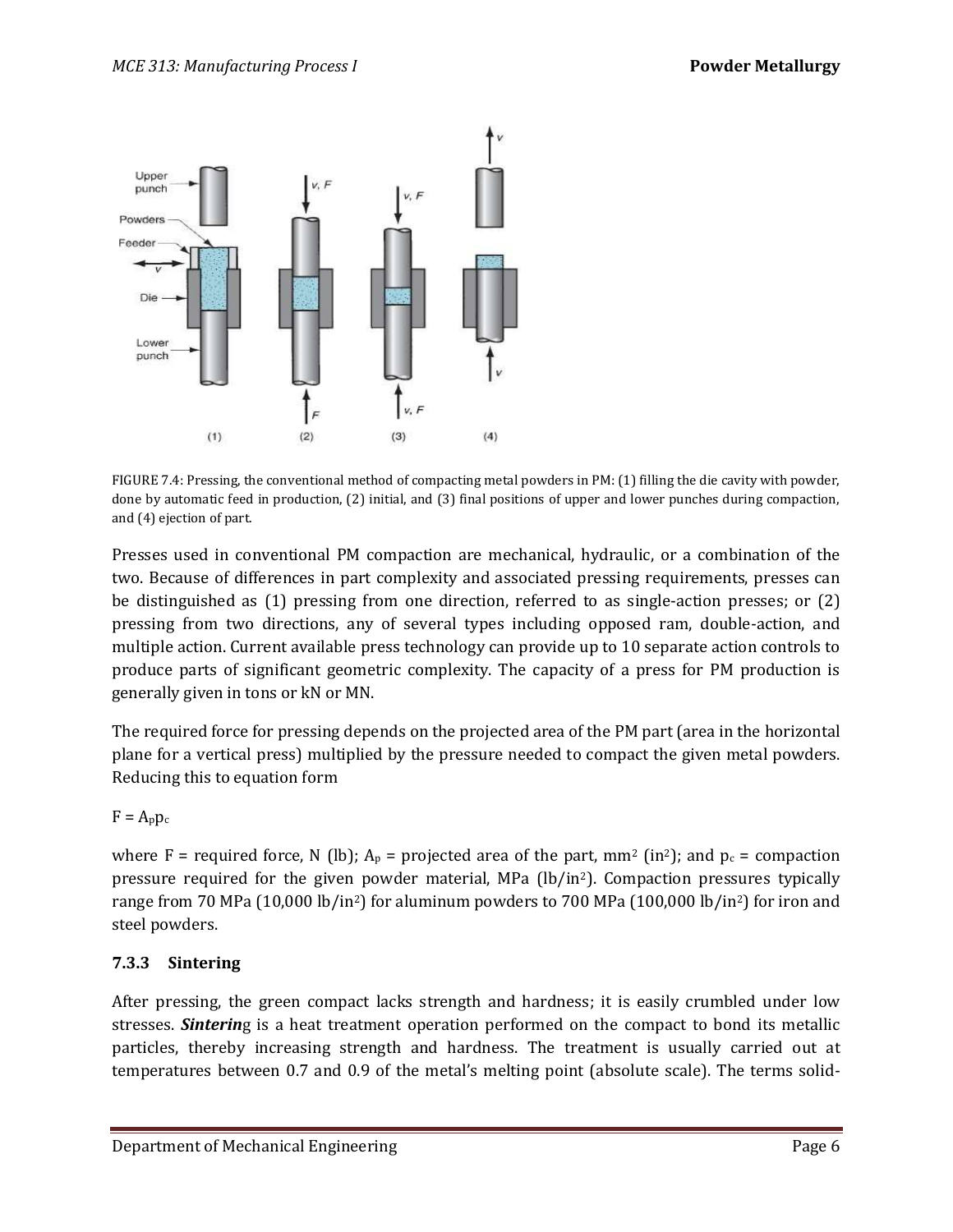state sintering or solid-phase sintering are sometimes used for this conventional sintering because the metal remains unmelted at these treatment temperatures.

It is generally agreed among researchers that the primary driving force for sintering is reduction of surface energy. The green compact consists of many distinct particles, each with its own individual surface, and so the total surface area contained in the compact is very high. Under the influence of heat, the surface area is reduced through the formation and growth of bonds between the particles, with associated reduction in surface energy. The finer the initial powder size, the higher the total surface area, and the greater the driving force behind the process.

# **7.3.4 Secondary Operations**

PM secondary operations include densification, sizing, impregnation, infiltration, heat treatment, and finishing.

*Densification and Sizing:* A number of secondary operations are performed to increase density, improve accuracy, or accomplish additional shaping of the sintered part.

*Repressing* is a pressing operation in which the part is squeezed in a closed die to increase density and improve physical properties. Sizing is the pressing of a sintered part to improve dimensional accuracy. Coining is a pressworking operation on a sintered part to press details into its surface.

Some PM parts require machining after sintering. Machining is rarely done to size the part, but rather to create geometric features that cannot be achieved by pressing, such as internal and external threads, side holes, and other details.

*Impregnation and Infiltration:* Porosity is a unique and inherent characteristic of powder metallurgy technology. It can be exploited to create special products by filling the available pore space with oils, polymers, or metals that have lower melting temperatures than the base powder metal.

*Impregnation* is the term used when oil or other fluid is permeated into the pores of a sintered PM part. The most common products of this process are oil-impregnated bearings, gears, and similar machinery components. Self-lubricating bearings, usually made of bronze or iron with10% to 30% oil by volume, are widely used in the automotive industry. The treatment is accomplished by immersing the sintered parts in a bath of hot oil.

An alternative application of impregnation involves PM parts that must be made pressure tight or impervious to fluids. In this case, the parts are impregnated with various types of polymer resins that seep into the pore spaces in liquid form and then solidify. In some cases, resin impregnation is used to facilitate subsequent processing, for example, to permit the use of processing solutions (such as plating chemicals) that would otherwise soak into the pores and degrade the product, or to improve machinability of the PM workpart.

*Infiltration* is an operation in which the pores of the PM part are filled with a molten metal. The melting point of the filler metal must be below that of the PM part. The process involves heating the filler metal in contact with the sintered component so that capillary action draws the filler into the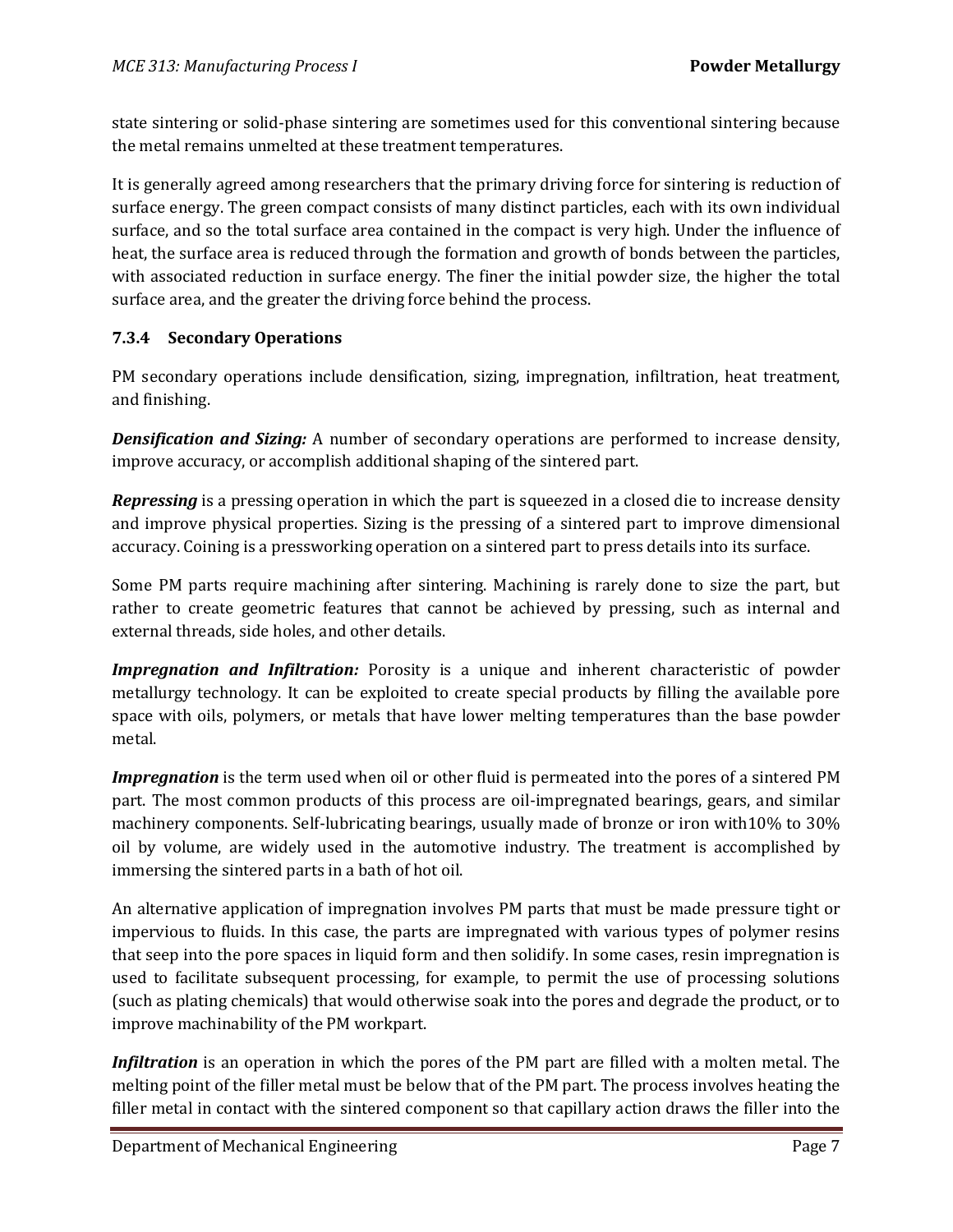pores. The resulting structure is relatively nonporous, and the infiltrated part has a more uniform density, as well as improved toughness and strength.

### **7.3.5 Heat Treatment and Finishing**

Powder metal components can be heat treated and finished by most of the same processes used on parts produced by casting and other metalworking processes. Special care must be exercised in heat treatment because of porosity; for example, salt baths are not used for heating PM parts. Plating and coating operations are applied to sintered parts for appearance purposes and corrosion resistance. Again, precautions must be taken to avoid entrapment of chemical solutions in the pores; impregnation and infiltration are frequently used for this purpose. Common platings for PM parts include copper, nickel, chromium, zinc, and cadmium.

#### **7.4 Materials and Products for Powder Metallurgy**

The raw materials for PM processing are more expensive than for other metalworking because of the additional energy required to reduce the metal to powder form. Accordingly, PM is competitive only in a certain range of applications. In this section we identify the materials and products that seem most suited to powder metallurgy.

*Powder Metallurgy Materials:* From a chemistry standpoint, metal powders can be classified as either elemental or pre-alloyed. Elemental powders consist of a pure metal and are used in applications in which high purity is important. For example, pure iron might be used where its magnetic properties are important. The most common elemental powders are those of iron, aluminum, and copper.

Elemental powders are also mixed with other metal powders to produce special alloys that are difficult to formulate using conventional processing methods. Tool steels are an example; PM permits blending of ingredients that is difficult or impossible by traditional alloying techniques. Using mixtures of elemental powders to form an alloy provides a processing benefit, even where special alloys are not involved. Because the powders are pure metals, they are not as strong as prealloyed metals. Therefore, they deform more readily during pressing, so that density and green strength are higher than with pre-alloyed compacts.

*In pre-alloyed powders*, each particle is an alloy composed of the desired chemical composition. Pre-alloyed powders are used for alloys that cannot be formulated by mixing elemental powders; stainless steel is an important example. The most common pre-alloyed powders are certain copper alloys, stainless steel, and high-speed steel.

The commonly used elemental and pre-alloyed powdered metals, in approximate order of tonnage usage, are: (1) iron, by far the most widely used PM metal, frequently mixed with graphite to make steel parts, (2) aluminum, (3) copper and its alloys, (4) nickel, (5) stainless steel, (6) high-speed steel, and (7) other PM materials such as tungsten, molybdenum, titanium, tin, and precious metals.

*Powder Metallurgy Products:* A substantial advantage offered by PM technology is that parts can be made to near net shape or net shape; they require little or no additional shaping after PM